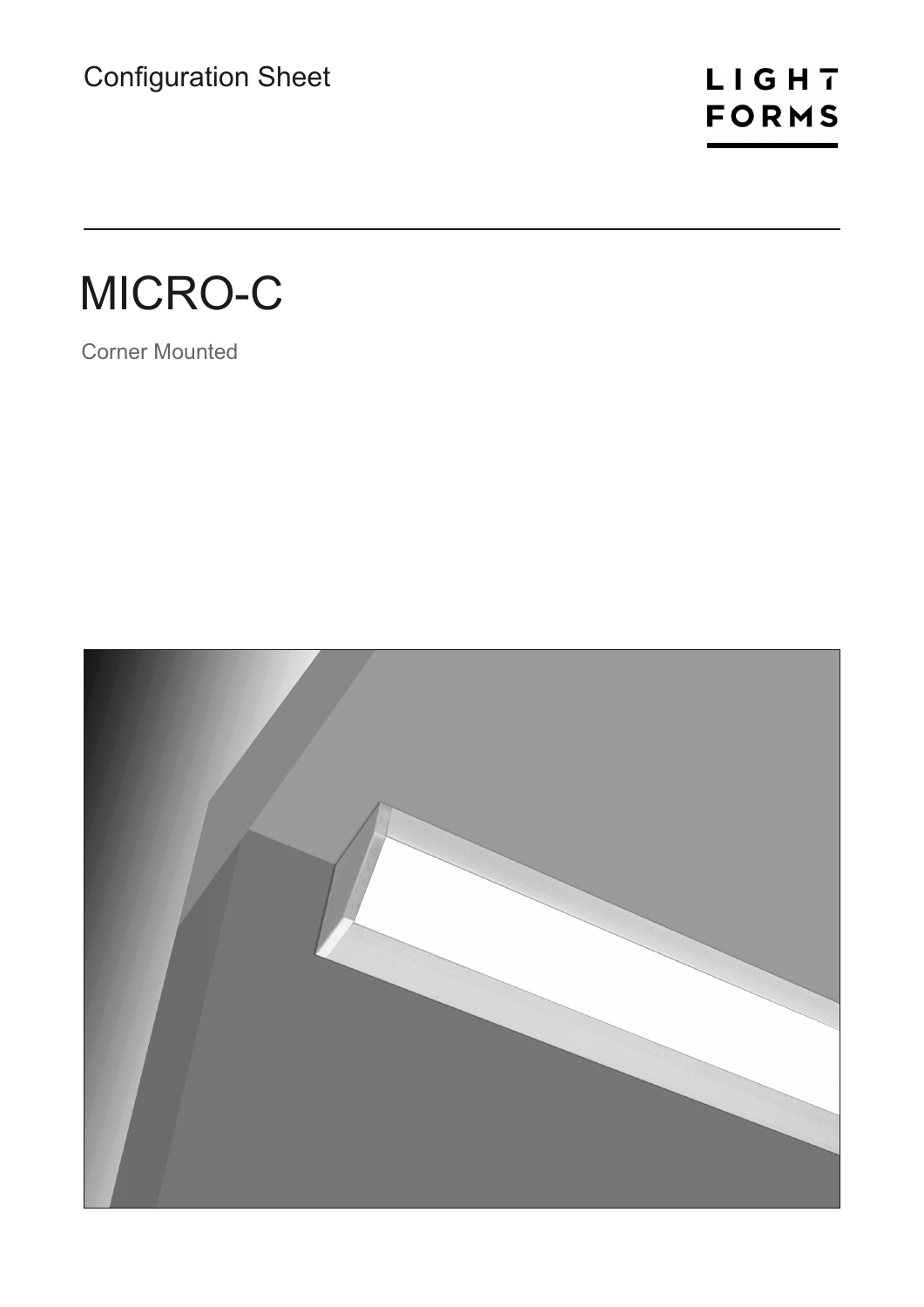

| 1. Base Model                                                                               |                                                                                                                                                                                                                                                                                                                                                     |
|---------------------------------------------------------------------------------------------|-----------------------------------------------------------------------------------------------------------------------------------------------------------------------------------------------------------------------------------------------------------------------------------------------------------------------------------------------------|
| MICRO-CWM                                                                                   | Corner & Wall mounted                                                                                                                                                                                                                                                                                                                               |
| 2. Run Length/Size                                                                          |                                                                                                                                                                                                                                                                                                                                                     |
|                                                                                             | Enter length in mm for custom lengths.<br>See Standard Lengths and Shapes PDF for standard products.                                                                                                                                                                                                                                                |
| 3. LED Lamping                                                                              |                                                                                                                                                                                                                                                                                                                                                     |
| DEC - xxxxK (example: DEC-4000K)<br>MED - xxxxK (example: MED-4000K)                        | Decorative Output, 612 delivered Im/M, 14.4W/M, 43 Im/W @ 4000K<br>2700K 3000K 3500K 4000K 5000K 6500K<br>Medium Output, 1193 delivered Im/M, 15.3W/M, 78 Im/W @ 4000K                                                                                                                                                                              |
|                                                                                             | 2700K 3000K 3500K 4000K 5000K 6500K                                                                                                                                                                                                                                                                                                                 |
| STD - TW<br>HI - TW<br>STD - RGBW - xxxxK<br>HI - RGBW - xxxxK                              | <b>Additional LED Options</b><br>Tunable White (2700K - 6500K) STD Output LED - 1020 lm/M, 18.5 W/M<br>Tunable White (2700K - 6500K) HI Output LED - 1530 Im/M, 30 W/M<br>Standard Output RGB+WHITE - 24V - 355Im/M - 9.6 W/M<br>2700K 3000K 3500K 4000K 6500K<br>High Output RGB+WHITE - 24V - 659Im/M - 17.4 W/M<br>2700K 3000K 3500K 4000K 6500K |
| 4. LED Driver (remote only)                                                                 |                                                                                                                                                                                                                                                                                                                                                     |
| $1-10V$<br>DALI<br><b>DMX</b><br><b>NONDIM</b><br><b>OTHER</b>                              | 1-10V dimming<br>DALI dimming<br>DMX dimming<br>Non-dimmable<br>(Consult factory for options)                                                                                                                                                                                                                                                       |
| 5. Finish                                                                                   |                                                                                                                                                                                                                                                                                                                                                     |
| AL<br><b>BK</b><br><b>WH</b><br>RAL/<br><b>BRONZE</b>                                       | Standard, natural aluminium<br>Black powdercoat<br>White powdercoat<br>Specify RAL powdercoat (ex: #RAL/3003)<br>Bronze powdercoat                                                                                                                                                                                                                  |
| 6. Additional options (remote only)                                                         |                                                                                                                                                                                                                                                                                                                                                     |
| EM<br><b>DALIEM</b><br><b>DALIEMPRO</b><br>PIR-A<br>PIR-P<br><b>DALIPIR</b><br><b>OTHER</b> | 3 hour Emergency Kit - Remote<br>3 hour DALI Emergency Driver/Battery - Remote<br>3 hour DALI EMPRO Emergency Driver/Battery - Remote<br>PIR Absence Detector - Remote<br>PIR Presence Detector - Remote<br>DALI PIR Sensor - Remote<br><b>Contact Factory</b>                                                                                      |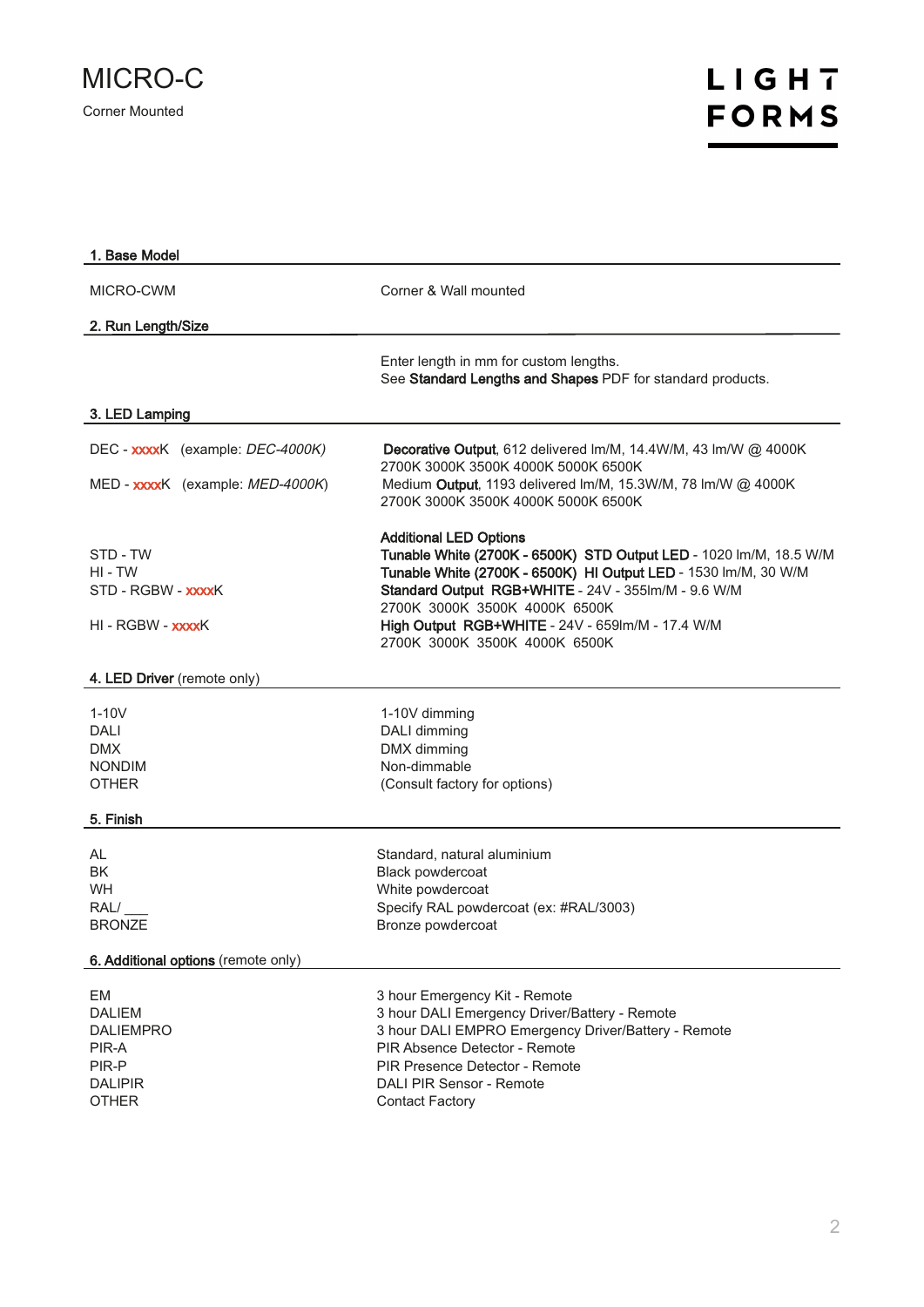### **Dimensions**



### Mounting Options

MICRO-CWM Corner Mount